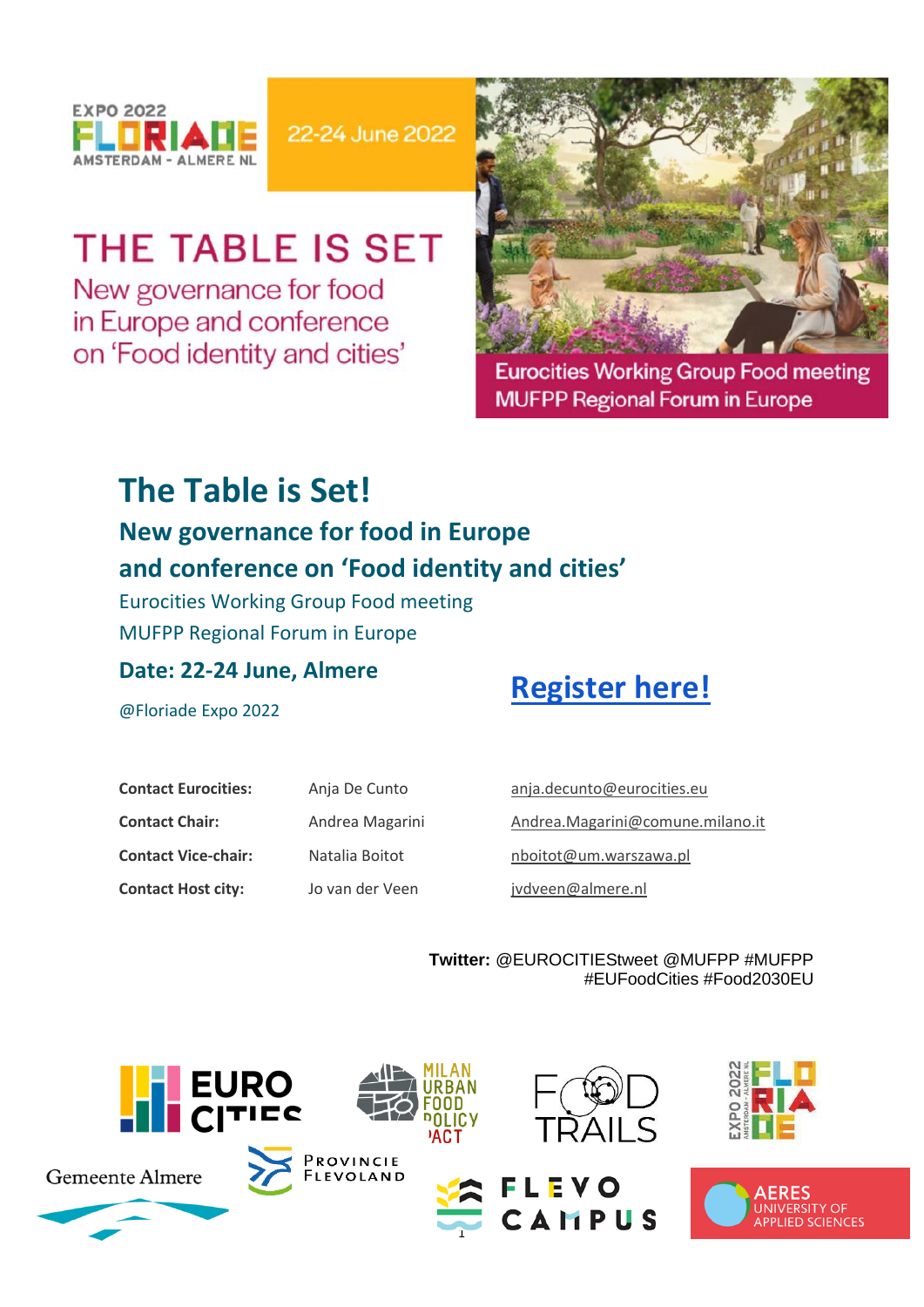### **Intro to the event**

Eurocities and MUFPP European cities will be meeting on 22-24 June in Almere, The Netherlands, alongside the Floriade Expo 2022. Cities will have the opportunity to attend the expo free of charge and discuss new and old challenges to transform the urban food system. <https://floriade.com/en/>

The meeting will focus on the following topics:

#### **Multilevel governance collaboration**

From the EU Farm to Fork to national food strategies, how are national and EU governments including cities when developing food policies?

#### **Food Environment**

How to shape the surrounding of European citizens with food that is healthy and affordable? How to collaborate with the private sector?

#### **Food identity & Social inclusion**

From food as a cultural tool to food aid solutions and citizens engagement, how to reach out to all citizens for ambitious food policies?

#### **Local & Regional Food**

From food resilience to local food supply chains, how to engage producers, achieve healthy urban soils for local food production and improve biodiversity?

#### **Food for a Healthy Planet**

From sustainable catering to no plastic packaging and food waste reduction, how to achieve circular economy solutions for food?

| Day 1<br>Wednesday<br>22 June | Meeting of the Eurocities working group food and MUFPP regional forum<br>Plenary: new governance model for food in Europe<br>$\bullet$<br>Co-learning and co-creating sessions on food innovation                                                                                       |
|-------------------------------|-----------------------------------------------------------------------------------------------------------------------------------------------------------------------------------------------------------------------------------------------------------------------------------------|
| Day 2<br>Thursday<br>23 June  | Open conference: Food identity and cities<br>Plenary with inspiring speakers about Almere food system, food identity<br>and other cities' experience<br>Interactive workshops about food research, city experiences, and<br>sustainable gastronomy                                      |
| Day 3<br>Friday<br>24 June    | <b>Study visits in Almere</b><br>Oosterwold area with innovative planning approach for bottom-up<br>$\bullet$<br>development of urban agriculture<br>Farm of the Future, combining agroecological production with<br>$\bullet$<br>biodiversity, agroforestry and precision agriculture. |

### **Meeting overview**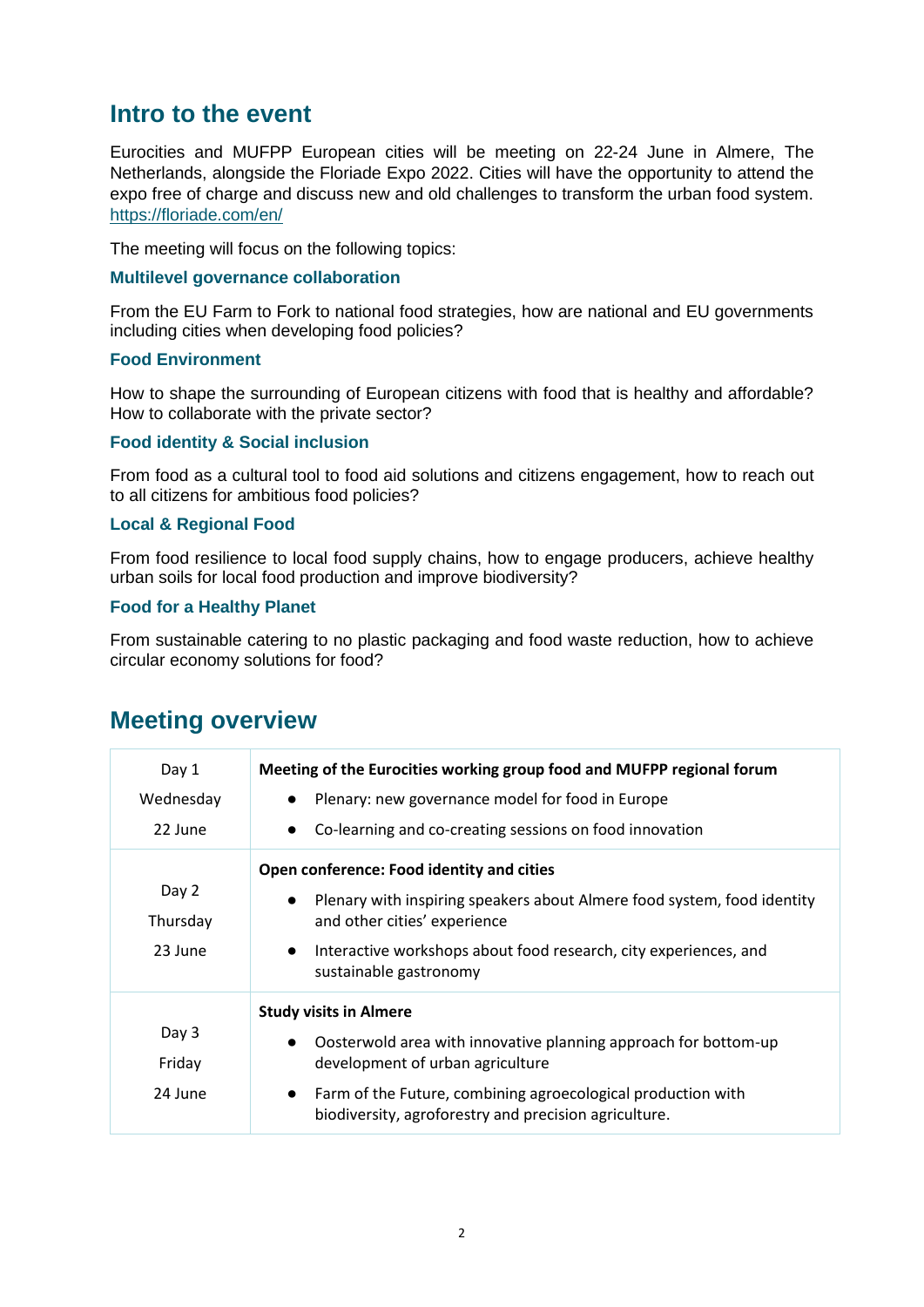## **22 June 2022:**

### **meeting of Eurocities working group food and MUFFP regional forum in Europe**

*Event for city representatives member of Eurocities or signatory of the MUFPP and invited speakers only.*

| 8.45-9.00   | Meeting point in front of Strand22 (Esplanade 14, Almere) for departure to Floriade by<br>boat                                                                                                                                                                                                                                                         |
|-------------|--------------------------------------------------------------------------------------------------------------------------------------------------------------------------------------------------------------------------------------------------------------------------------------------------------------------------------------------------------|
| 9.30-10.00  | Arrival at Floriade, Weerwater Entrance (Arboretum West 100, Almere) and walk-in.<br>Registration and welcome coffee in Natural Pavilion (see map: #100)                                                                                                                                                                                               |
| 10.00-10.15 | Welcome to the meeting                                                                                                                                                                                                                                                                                                                                 |
|             | by Roelie Bosch, Alderman city of Almere                                                                                                                                                                                                                                                                                                               |
| 10.15-10.40 | <b>Eurocities WG food and MUFPP update in Europe</b>                                                                                                                                                                                                                                                                                                   |
|             | Andrea Magarini, Eurocities WG Food Chair, director food policy area, City of Milan                                                                                                                                                                                                                                                                    |
|             | Debate: a new multi-level governance for food in Europe, how cities, national<br>governments and the EU can work for food system transformation<br>Moderated by Anja De Cunto, Eurocities                                                                                                                                                              |
|             | The Dutch example: 'City Deal Towards a healthy and sustainable food environment'                                                                                                                                                                                                                                                                      |
|             | Steven Kroesbergen, Policy Officer Urban Agenda, Ministry of Interior                                                                                                                                                                                                                                                                                  |
| 10.40-12.15 | Froukje Idema, Program Manager Food, City of Ede                                                                                                                                                                                                                                                                                                       |
|             | National food policies co-creation: successful practices from across Europe                                                                                                                                                                                                                                                                            |
|             | Anne Pøhl Enevoldsen, Head of Division, Danish Ministry of Food, Agriculture<br>and Fisheries                                                                                                                                                                                                                                                          |
|             | Henry Dimbleby, special rapporteur for the UK national food strategy                                                                                                                                                                                                                                                                                   |
|             | The role of the upcoming EU food legislation in enabling multi-level governance,                                                                                                                                                                                                                                                                       |
|             | Marion Maignan, policy analyst, European Commission, DG AGRI                                                                                                                                                                                                                                                                                           |
|             | Followed by open debate and Q&A                                                                                                                                                                                                                                                                                                                        |
|             | Presentation exhibition 'the Table is Set'                                                                                                                                                                                                                                                                                                             |
| 12.15-12.30 | Jasper Zandkamp and Tess van Baaren, Interns at Flevo Campus, students Cultural<br>Heritage at Reinwardt Academy                                                                                                                                                                                                                                       |
| 12.30-14.30 | Free visit of Floriade and Lunch (at own cost)                                                                                                                                                                                                                                                                                                         |
| 14.30-14.45 | Welcome and presentation of the afternoon sessions                                                                                                                                                                                                                                                                                                     |
|             | Location: Aeres University Building, room 3.06 (see map #98)                                                                                                                                                                                                                                                                                           |
| 14.45-15.45 | Co-creation sessions, new solutions to old and new challenges- PART 1                                                                                                                                                                                                                                                                                  |
|             | Cities will come together to co-create innovative solutions to old and new challenges<br>related to the urban food system. These workshops aim to encourage cities to share<br>knowledge, good practices and hands-on advice on current and common challenges<br>they face locally. Cities are encouraged to question their practices, to collectively |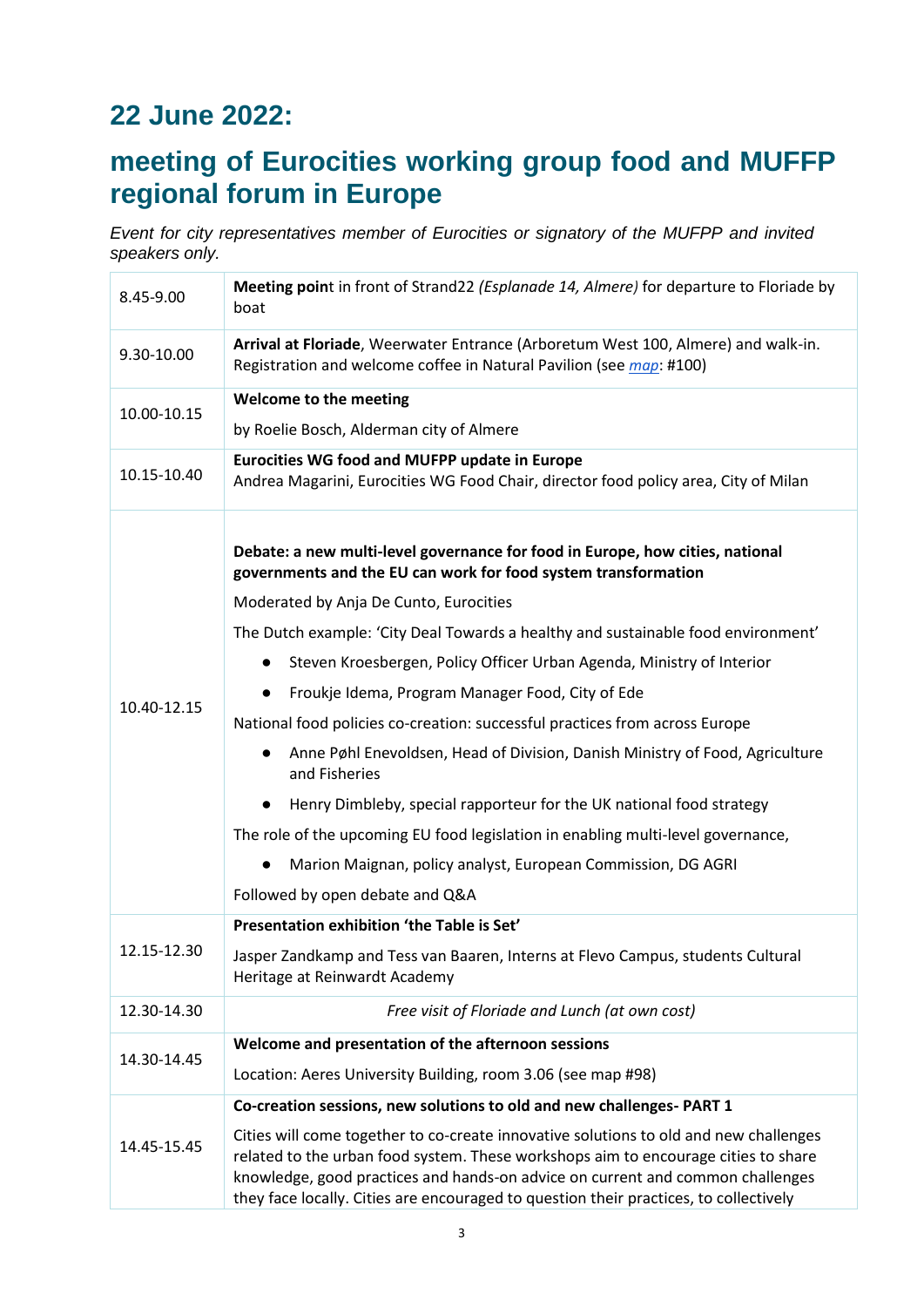|             | identify replicable and innovative solutions, and to learn and get inspired by each other<br>to improve their local food system.                                                                                          |
|-------------|---------------------------------------------------------------------------------------------------------------------------------------------------------------------------------------------------------------------------|
|             | Four parallel co-creation sessions around the topic of:                                                                                                                                                                   |
|             | Food Environment (Aeres University building, room 4.01)                                                                                                                                                                   |
|             | Food Identity & Social Inclusion (Aeres University building, room 4.02)                                                                                                                                                   |
|             | Local & Regional Food (Aeres University building, room 4.03)                                                                                                                                                              |
|             | Food for a Healthy Planet (Aeres University building, room 3.08)                                                                                                                                                          |
| 15.45-16.00 | short break                                                                                                                                                                                                               |
| 16.00-17.00 | Co-creation sessions, new solutions to old and new challenges-PART 2                                                                                                                                                      |
|             | <b>Utopia Island &amp; Agroforestry</b>                                                                                                                                                                                   |
|             | Location: Aeres University Building, room 3.06                                                                                                                                                                            |
| 17.00-18.30 | Movie followed by a discussion with Xavier San Giorgi (Weerwoud Foundation,,<br>Agroforestry Floriade Experience) and a visit to Utopia Island (see map #197) and the<br>Agroforesty plot                                 |
| 18.30       |                                                                                                                                                                                                                           |
|             | Reception & Dinner with Regional food from Flevoland                                                                                                                                                                      |
|             | You are welcomed for a reception and dinner with regional flavours and ingredients<br>from Flevoland. The dinner takes place in the Pavilllon of Flevo Food (see map #132), an<br>association of regional food producers. |

### **Co-creation sessions:**

Cities will come together to co-create innovative solutions to old and new challenges related to the urban food system.

Four cities will present a challenge they are currently facing: from soil decontamination to food aid, from a healthy food environment to food for a healthy planet. Guided by facilitators, participating cities will come together to deliver suitable solutions, based on their local work and good practices. Each participant will be able to be involved in only one of the following co-creation workshops, but lessons learned and common traits from the four sessions will be shared afterward.

● **Food Environment (Aeres University building, room 4.01)**

Representatives from a *Dutch city* (tbc) participating in the City Deal Towards a Healthy and Sustainable Food Environment will present a challenge to promote favorable food environments.

● **Food Identity & Social Inclusion (Aeres University building, room 4.02)** The *City of Warsaw* will present a pressing challenge related to the war in Ukraine: how to provide food aid to the growing number of refugees in the long term

● **Local & Regional Food (Aeres University building, room 4.03)** Representatives from *Lille Metropole* will present their challenges of soil resource

management thanks and the use of artificial intelligence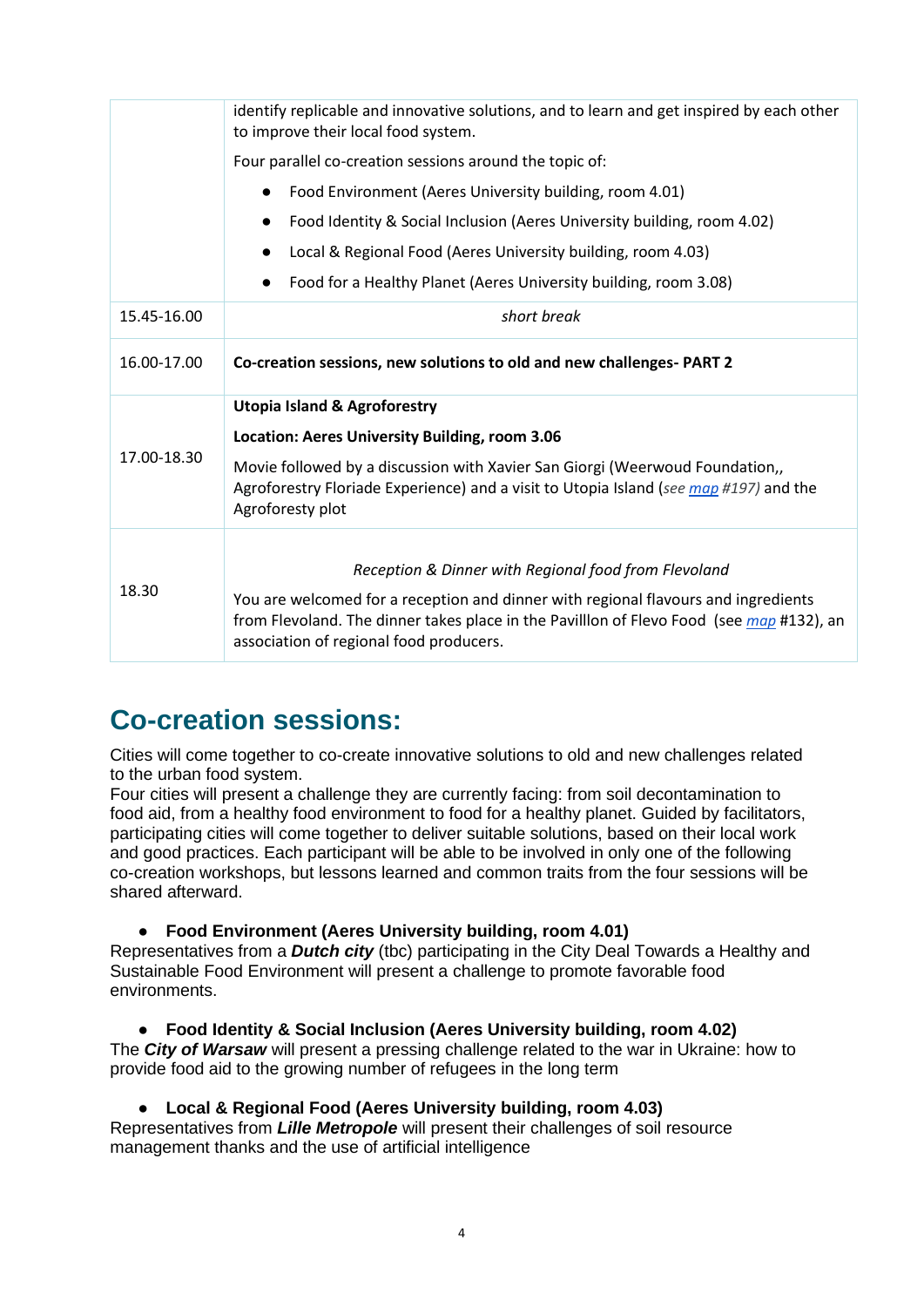## **23 June 2022:**

### **Conference 'The Table is Set, food identity and cities'**

#### *Event open for the public*

This conference offers interactive presentations and debates between researchers, city representatives, and food practitioners on new trends in the food system and cities' role in it. The conference has a central focus on food identity and sociocultural inclusion with the specific and fascinating setting of Almere as a highly diverse multicultural society. Also inspiring related experiences from other cities across Europe are highlighted. The afternoon programme offers a range of interactive workshops focusing on the latest trends and advances in food policy, research, and emerging food practices.

| 8.45-9.00      | People who stay in Almere or arrive by public transport are strongly advised to travel<br>to Floriade by ferry boat.<br>Meeting point in front of Strand22 (Esplanade 14, Almere) for departure to Floriade<br>by boat                                                                                                                                                                                                                                                                                                                                                                                                                                                                                                                                                               |
|----------------|--------------------------------------------------------------------------------------------------------------------------------------------------------------------------------------------------------------------------------------------------------------------------------------------------------------------------------------------------------------------------------------------------------------------------------------------------------------------------------------------------------------------------------------------------------------------------------------------------------------------------------------------------------------------------------------------------------------------------------------------------------------------------------------|
| $9.30 - 10.00$ | Arrival at Floriade Weerwater Entrance (Arboretum West 100, Almere) and walk-in.<br>Registration and welcome coffee in Conference Pavilion (see map: #15)                                                                                                                                                                                                                                                                                                                                                                                                                                                                                                                                                                                                                            |
| 10.00 - 10.20  | <b>Opening and Welcome</b><br>by Roelie Bosch, Alderman city of Almere and Jan-Nico Appelman (tbc), deputy<br>province of Flevoland, and Xander de Bruine, Floriade Expo 2022 (chair)                                                                                                                                                                                                                                                                                                                                                                                                                                                                                                                                                                                                |
| 10.20-11.00    | From Carrot Stew to Sopropo: The Changing Appetite of Almere<br>How can we promote sustainable, safe and healthy food consumption patterns<br>among all groups within the Almere metropolitan region? And what are lessons from<br>experiences in Almere for cities worldwide?<br>This talk addresses the city of Almere, with its prominent food policy, location in a<br>food-producing hinterland and multi-cultural population, as an informative living lab<br>for food system transformations.<br>Sigrid Wertheim-Heck, Lector Food and Healthy Living at the Aeres University of<br><b>Applied Sciences Almere</b><br>in collaboration with Anke Brons, Koen van der Gaast and Jan-Eelco Jansma, PhD's<br>Food and Healthy Living Aeres University of Applied Sciences Almere |
| 11.00-11.45    | <b>What lessons from cities?</b><br>Inspiring city experiences with food policies addressing food identity, sociocultural<br>inclusion and regional food provisioning<br>Elisa Porreca, Food Policy Officer, Milan<br>Tessa Lindfield, Assistant Director Public Health Division, Birmingham<br>Lieta Goetijn, Food Policy Officer, Gent                                                                                                                                                                                                                                                                                                                                                                                                                                             |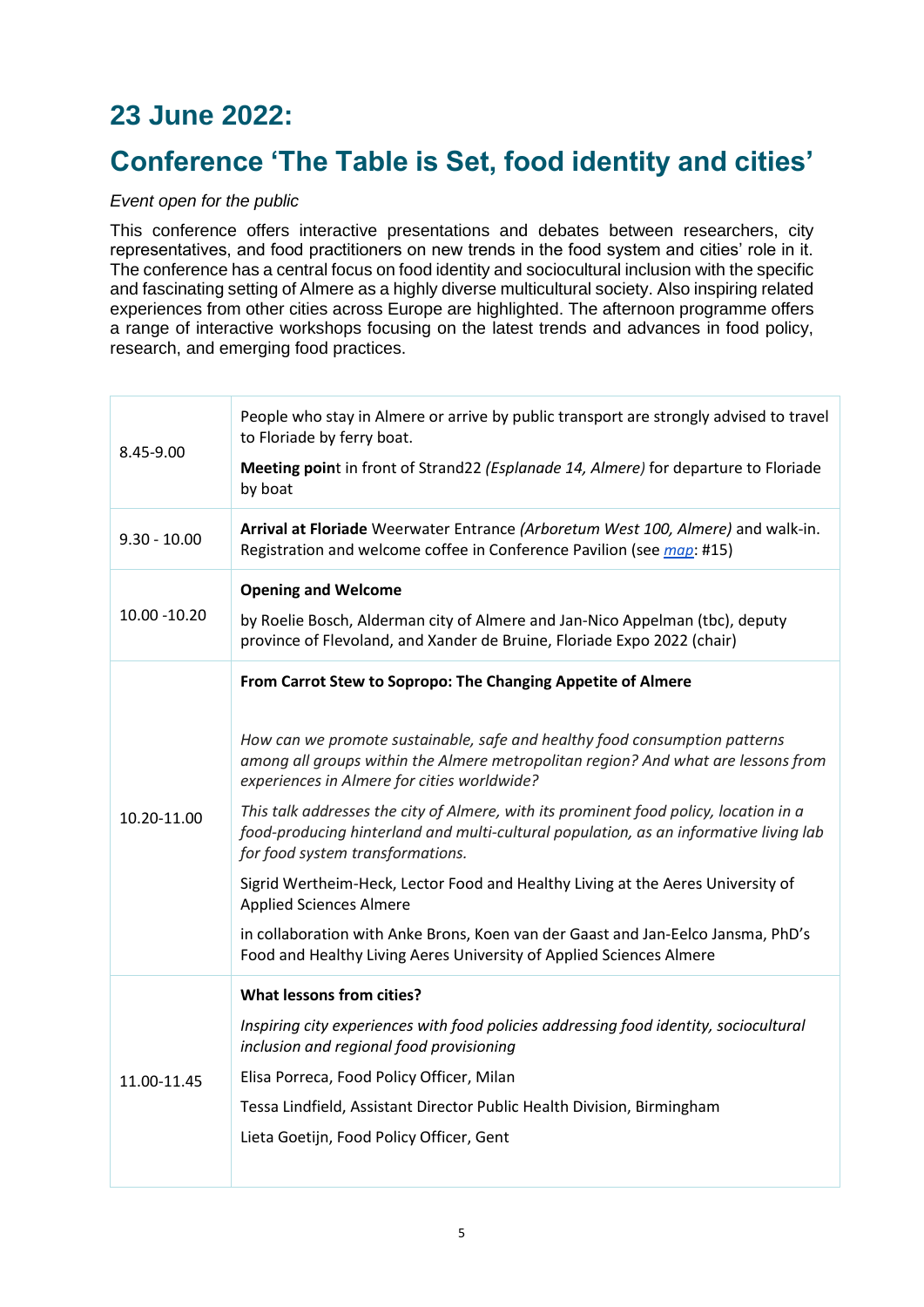| 11.45-12.00 | Coffee Break                                                                                                                                                                                                                                                                                                                                                                                                                                                                                                                                                                                                                                                 |
|-------------|--------------------------------------------------------------------------------------------------------------------------------------------------------------------------------------------------------------------------------------------------------------------------------------------------------------------------------------------------------------------------------------------------------------------------------------------------------------------------------------------------------------------------------------------------------------------------------------------------------------------------------------------------------------|
| 12.00-12.30 | <b>Almere as Innovation Lab</b><br>To directly engage Almere's citizens in research, carry out experiments, and to<br>communicate research findings, Flevo Campus rents a shop in Almere's city centre. In<br>this contribution we reflect on this particular way of doing research. We share<br>lessons learned, surprises, synergies, difficulties and successes, and elaborate on how<br>Flevo Campus is integrated with education and research at Aeres University of<br>Applied Sciences.<br>Lenno Munnikes (director Flevo Campus), Gaby van der Wens (researcher Flevo<br>Campus) and Esther Veen (Lector Urban Food Issues, Aeres University Almere) |
| 12.30-13.00 | Unity in diversity: fostering more sustainable territorial food systems through<br>diversification<br>Stefan Wahlen looks at sustainable territorial food systems through three different<br>lenses of diversity: agro-biodiversity, bio-cultural diversity and diversity in modes of<br>organization and coordination. Based on empirical examples he argues that diverse<br>food systems are more sustainable.<br>by Stefan Wahlen, Professor of Food Sociology at Giessen University                                                                                                                                                                      |
| 13.00-14.30 | Lunch and visit of the exhibition 'The Table is Set'<br>Discover the tastes of Floriade in the various pavillons or at the Food trucks square<br>(see map: #2). Lunch is at at own cost.                                                                                                                                                                                                                                                                                                                                                                                                                                                                     |
| 14.30-15.45 | Innovation workshops: discussing researchers and cities' latest trends<br>Two rounds of parallel, interactive workshops focusing on the latest trends and good<br>practices are organised by a mix of researchers, cities, and professionals.<br>Each participant will be able to attend one workshop for each round. Due to limited<br>availability, registrations for the workshops will be collected during the morning. For<br>location and description see below.<br>Workshops take place in the following locations: Conference Pavilion (see map:<br>#15), Aeres University Building, (see map: #98)<br>Food Forum, (see <i>map</i> : #81).           |
| 15.45-16.15 | Tea break                                                                                                                                                                                                                                                                                                                                                                                                                                                                                                                                                                                                                                                    |
| 16.15-17.30 | Innovation workshops: discussing researchers and cities' latest trends<br>Round two. See description below.                                                                                                                                                                                                                                                                                                                                                                                                                                                                                                                                                  |
| 17.30-18.00 | End of conference<br>Boat back to Almere centre, leaving from ferry stop next to Weerwater Entrance (see<br>$\frac{map}{}$                                                                                                                                                                                                                                                                                                                                                                                                                                                                                                                                   |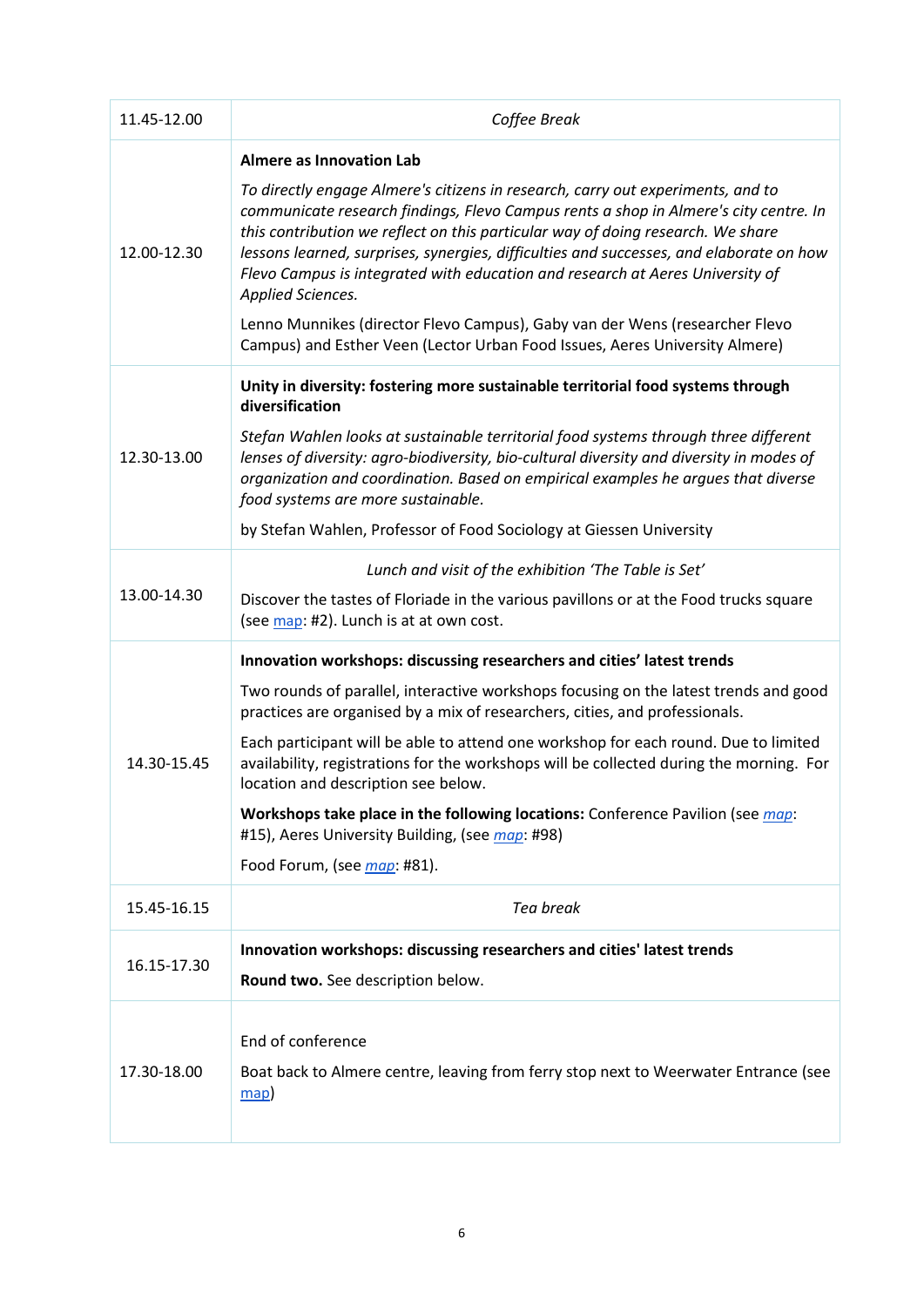## **Workshops description:**

### **ROUND 1, 14.30 - 15.45**

| <b>Room</b>                                                                     | <b>Workshop</b>                                                                                                                                                                                                                                                                                                                                                |
|---------------------------------------------------------------------------------|----------------------------------------------------------------------------------------------------------------------------------------------------------------------------------------------------------------------------------------------------------------------------------------------------------------------------------------------------------------|
| Conference<br>Pavilion (see<br>map: #15)                                        | 1. Master Class with Carolyn Steel, Author of Hungry City and Sitopia<br>Thinker on food and cities Carolyn Steel will present the main lines of a new essay<br>that she wrote for Flevo Campus                                                                                                                                                                |
| Food Forum<br>(see <i>map</i> : #81)                                            | 2. Cooking demonstration on Sustainable gastronomy and Decolonial Food<br>with chefs from Valencia and Almere                                                                                                                                                                                                                                                  |
|                                                                                 | Steve Anderson (Ma Khin Café & Baalbec restaurant, Valencia) and Sharon de<br>Miranda (Food Forum, Floriade Almere)                                                                                                                                                                                                                                            |
| Aeres<br>University<br><b>Building</b><br>(see <i>map</i> : #98)<br>Room 4.02   | 3. The Changing Appetite of Almere - Diving Deep into the challenges and<br>lessons of the Almere food system with young researchers                                                                                                                                                                                                                           |
|                                                                                 | Anke Brons, Koen van der Gaast and Jan-Eelco Jansma, PhD's Food and Healthy<br>Living Aeres University of Applied Sciences                                                                                                                                                                                                                                     |
| Aeres<br>University<br><b>Building</b><br>(see <i>map</i> : #98)<br>Room - 1.12 | 4. Aeres Citizen's Lab: How does Sensory experience influence your food<br>behaviour?                                                                                                                                                                                                                                                                          |
|                                                                                 | Many of our daily food choices are unconscious. Why does something taste the<br>way it does? And why is it hard to control ourselves when a bowl of cookies is in<br>front of us? In this workshop we consciously look at our behaviour and the way we<br>experience our food.                                                                                 |
|                                                                                 | Laura van Zonneveld and Ageeth Soldaat, Aeres University of Applied Sciences                                                                                                                                                                                                                                                                                   |
| Aeres<br>University<br><b>Building</b><br>(see <i>map</i> : #98)<br>Room 4.03   | 5. Ecological Footprint calculator: the basis for a sustainable future                                                                                                                                                                                                                                                                                         |
|                                                                                 | Food consumption is one of the main challenges of our ecological footprint. In 2013<br>Guimarães implemented a new Governance ecosystem to reinforce citizens'<br>engagement: the ecological Footprint calculator is a tool that allows citizens and<br>the municipality to develop a course of action that enables them to follow a more<br>sustainable path. |
|                                                                                 | The tool is a part of Guimarães's local action sustainable plan and it is a bottom-up<br>strategy that increases local knowledge on food consumption. It serves mainly as a<br>means of diagnosis and monitoring of individual ecological footprint, facilitating the<br>prioritisation of actions to be taken as well as raising awareness among citizens.    |
|                                                                                 | Informal chat led by Luis Pliteiro, city of Guimarães                                                                                                                                                                                                                                                                                                          |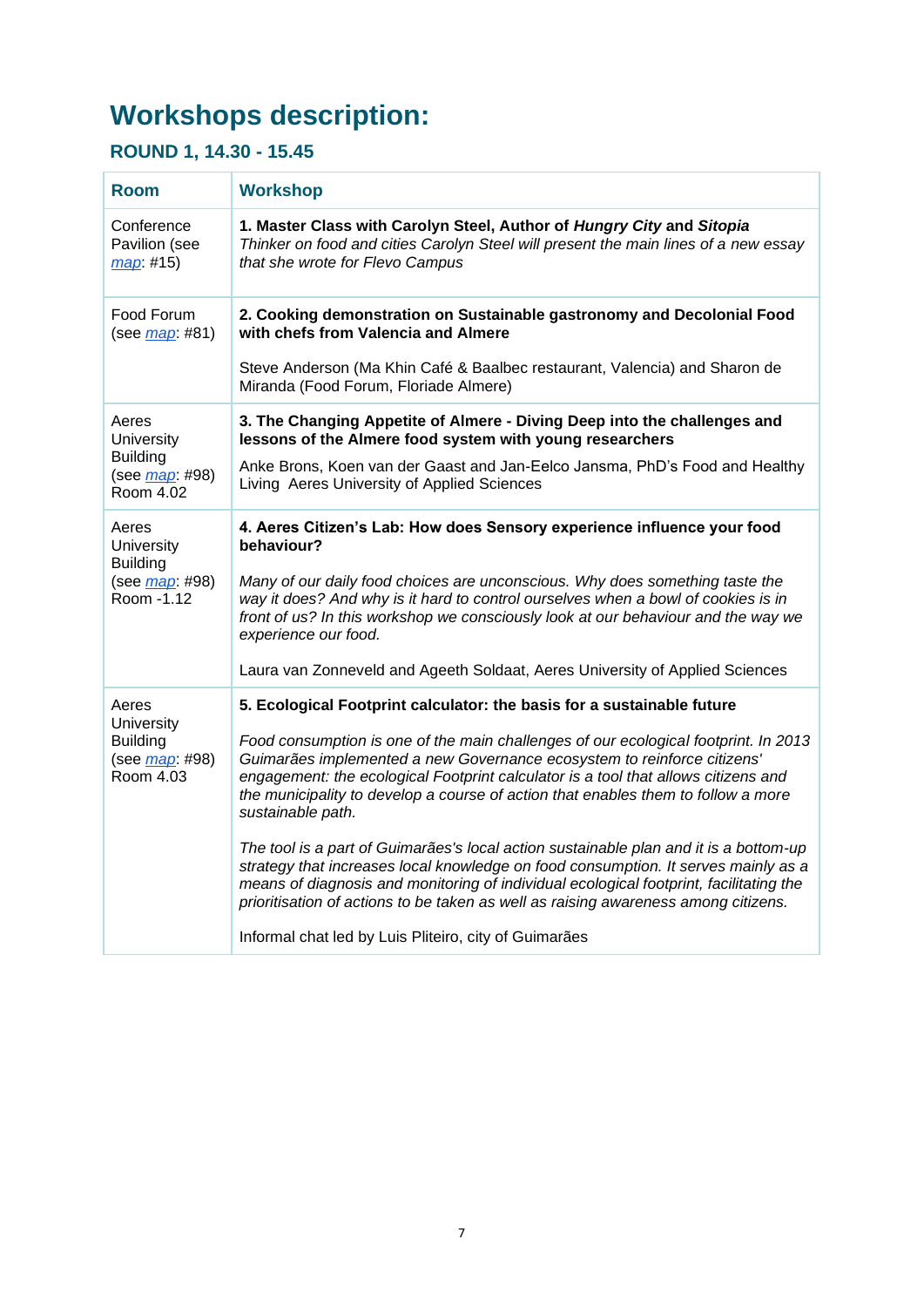### **ROUND 2, 16.15 - 17.30**

| <b>Room</b>                                                                       | <b>Workshop</b>                                                                                                                                                                                                                                                                                                                                                                                                                                                                                                                                                                                            |
|-----------------------------------------------------------------------------------|------------------------------------------------------------------------------------------------------------------------------------------------------------------------------------------------------------------------------------------------------------------------------------------------------------------------------------------------------------------------------------------------------------------------------------------------------------------------------------------------------------------------------------------------------------------------------------------------------------|
| Conference<br>Pavilion (see<br>map: #15)                                          | 1. Tipping the balance in the football canteen: Dealing with the meatball and<br>its lovers through Emotion Networking,                                                                                                                                                                                                                                                                                                                                                                                                                                                                                    |
|                                                                                   | A call for change is often met with resistance. Especially when it comes to meat,<br>which is deeply rooted in our culture and woven into our identities. In this<br>workshop, we're going to experience the method of Emotion Networking and its<br>potential to bring about constructive dialogue between a pluriform group of<br>stakeholders.                                                                                                                                                                                                                                                          |
|                                                                                   | team Reinwardt Academy and Yolie Michielsen, PhD Wageningen University.                                                                                                                                                                                                                                                                                                                                                                                                                                                                                                                                    |
| <b>Aeres University</b><br><b>Building</b>                                        | 2. Aeres Citizen's Lab: How does Sensory experience influence your food<br>behaviour?                                                                                                                                                                                                                                                                                                                                                                                                                                                                                                                      |
| (see <i>map</i> : #98)<br>Room - 1.12                                             | Many of our daily food choices are unconscious. Why does something taste the<br>way it does? And why is it hard to control ourselves when a bowl of cookies is in<br>front of us? In this workshop, we consciously look at our behavior and the way we<br>experience our food.                                                                                                                                                                                                                                                                                                                             |
|                                                                                   | Laura van Zonneveld and Ageeth Soldaat, Aeres University of Applied Sciences                                                                                                                                                                                                                                                                                                                                                                                                                                                                                                                               |
| <b>Aeres University</b><br><b>Building</b><br>(see <i>map</i> : #98)<br>Room 4.02 | 3. Food procurement: how to bring cities experience to Europe and influence<br>the European legislation on minimum mandatory food procurement criteria<br>part of the Farm to Fork.                                                                                                                                                                                                                                                                                                                                                                                                                        |
|                                                                                   | The European Commission is looking to introduce minimum mandatory food<br>procurement criteria as part of the EU sustainable food system legislation. Which<br>criteria should be introduced and how this will affect the work of cities?                                                                                                                                                                                                                                                                                                                                                                  |
|                                                                                   | informal chat led by Giorgia Dalla Libera, from ICLEI-local government for<br>sustainability and Anja De Cunto, Eurocities                                                                                                                                                                                                                                                                                                                                                                                                                                                                                 |
| <b>Aeres University</b><br><b>Building</b>                                        | 4. People's Canteen Almere: Food as a public good?                                                                                                                                                                                                                                                                                                                                                                                                                                                                                                                                                         |
| (see <i>map</i> : #98)<br>Room 4.03                                               | Is it desirable and possible to develop a new public service for better food, similar<br>to social housing or public transport? Based on the idea that equal access to<br>healthy and sustainable food is a public task and that a basic provision could<br>facilitate eating differently across society and in a more culturally diverse way?<br>The People's canteen is an eating place in the heart of Almere supported by Flevo<br>Campus that investigates this idea and wants to become a new basic facility for<br>good and affordable food.                                                        |
|                                                                                   | Floris Visser, People's Canteen Almere                                                                                                                                                                                                                                                                                                                                                                                                                                                                                                                                                                     |
| <b>Aeres University</b><br><b>Building</b><br>(see <u>map</u> : #98)<br>Room 4.04 | 5. Milan Pact Awards as a tool for best practice exchange                                                                                                                                                                                                                                                                                                                                                                                                                                                                                                                                                  |
|                                                                                   | The Milan Pact Awards are one of the most effective tools to foster city to city<br>cooperation and encourage cities' exchange of best practices within the Milan<br>Urban Food Policy Pact. The workshop will provide an in-depth presentation of the<br>current 2022 call for submission as well as an overview of the most representative<br>and interesting MPA European practices in past editions in the different MUFPP<br>categories. The aim of the MPA is to inspire action in other cities so policymakers<br>and city officers will have hands-on experience of best food practices in Europe. |
|                                                                                   | Filippo Gavazzeni, Milan Urban Food Policy Pact secretariat                                                                                                                                                                                                                                                                                                                                                                                                                                                                                                                                                |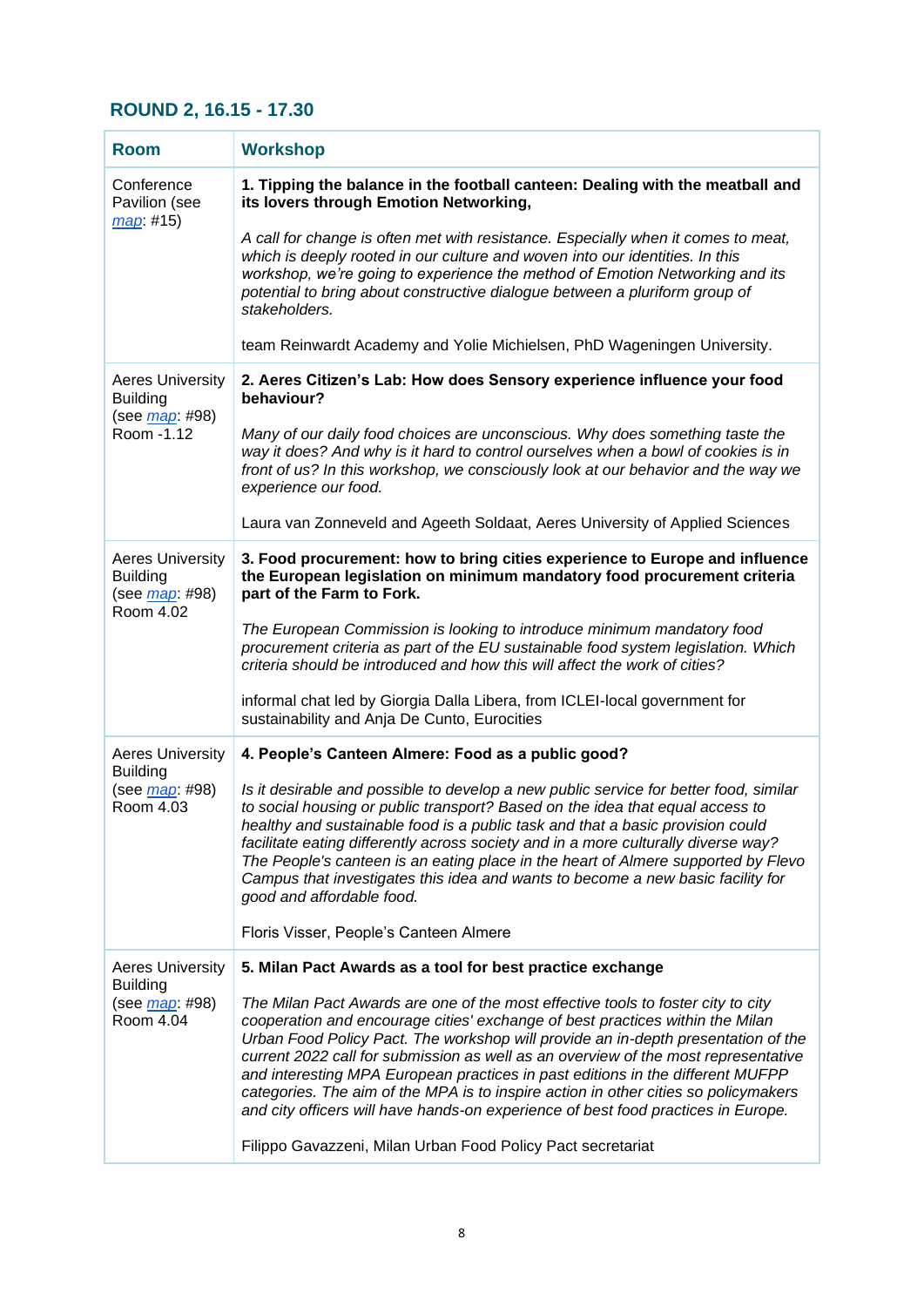### **24 June 2022: Study visit of Almere and Flevoland**

Duration of the visits 9.30-13.00

Meeting point tbc

The study visit combines two innovative experiences on urban and regional food system development in Almere and the surrounding Flevoland region.

The Oosterwold area, situated at the fringe of Almere city. Oosterwold is a new neighbourhood of Almere, developed with an innovative bottom-up urban planning approach in which citizen initiative to combine residential use with urban agriculture is promoted and a condition for building. Oosterwold is foreseen to provide 10% of the food basket of Almere in the near future. Oosterwold has developed into an interesting living lab for urban food production with new dynamics and challenges including producer networks and short supply chains

● Visit through the polder of Flevoland, which is one of the most dynamic rural areas in the Netherland combining production of potatoes and onions for world markets with the strongest organic product sector of the Netherlands and also innovative models of land-use and sustainable agriculture. A visit is made to the Farm of the Future, developing agroecological production methods for the future, including strip cropping, biodiversity preservation, agroforestry and precision agriculture techniques based on the use of big data and drones.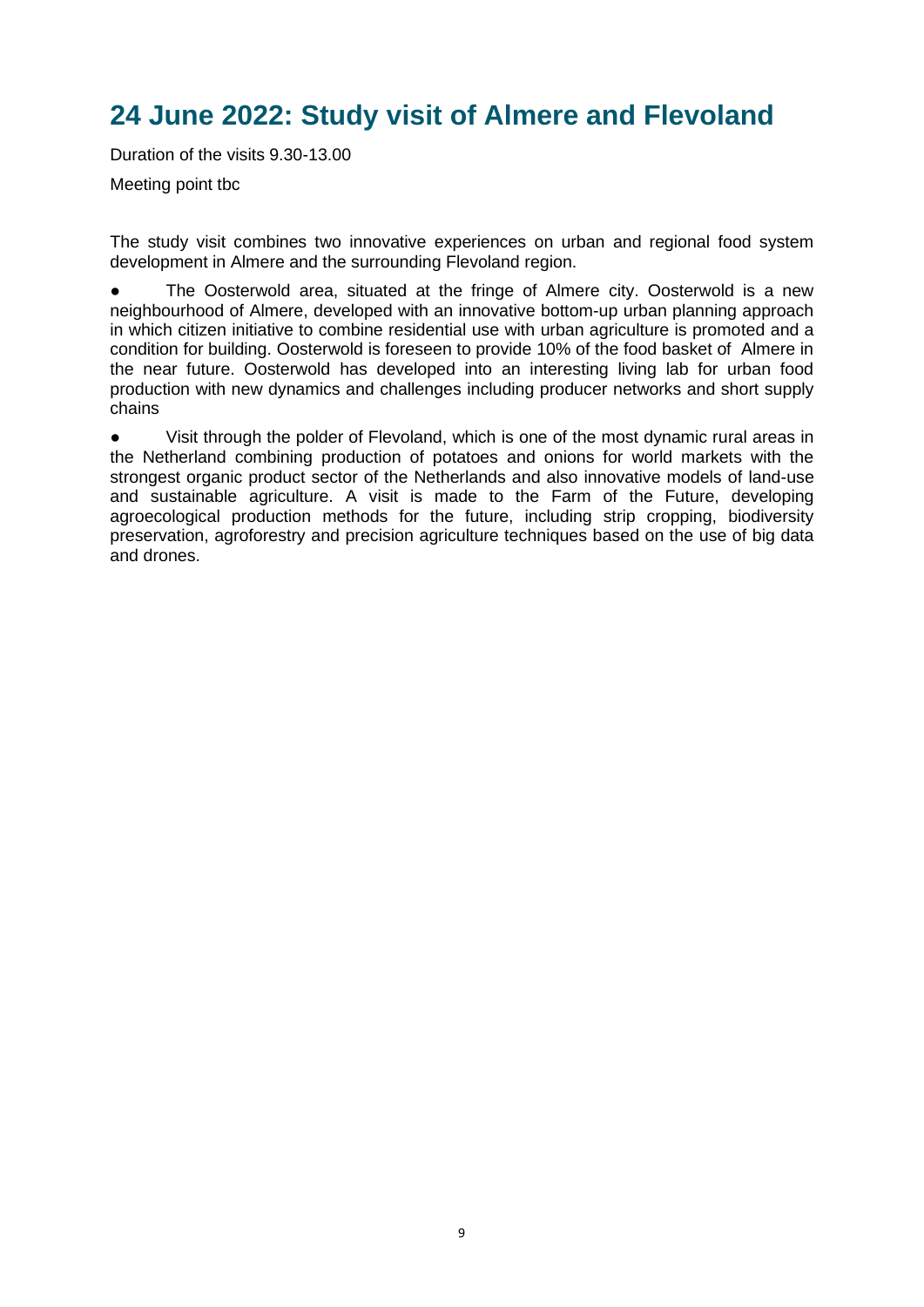### **Practical information for your visit**

Most up to date [practical information](https://floriade.com/en/practical-information/) you will find on the website of the Floriade Expo 2022. Herewith a short summary of the possibilities on travel and accommodation.

#### **Address and Route**

Floriade is centrally located in Almere in the Amsterdam Metropolitan Area, right next to the A6 motorway. The Expo is situated 30 km from Amsterdam and 45 km from Schiphol International Airport. Floriade is easy to reach in different ways.

The full address of the Floriade (Weerwater Entrance) is Arboretum West 100, Almere.

#### *Transport from Almere to Exhibition location*

There are several ways to travel from and to the Floriade. If you are staying in Almere city centre or come by public transport we strongly advise you to travel to the Floriade venue by [ferry boat a](https://floriade.com/en/price-information/boat/)cross the Weerwater. There are regular boat services, but for the event we organize special boat services in the morning and afternoon. The meeting point for the morning boat is between 8.45 - 9.00 iin front of Strand22 *(Esplanade 14, Almere)*

You can travel by [public transport,](https://floriade.com/en/address-and-route/public-transport/) [car](https://floriade.com/en/address-and-route/by-car/) or even (the true Dutch way) [by bike.](https://floriade.com/en/address-and-route/by-bike/) If you are staying in Amsterdam, there's also an option to catch a [touring car](https://floriade.com/en/address-and-route/by-touring-bus-from-amsterdam/) directly to the venue.

*Shuttle services from Almere Centrum to Exhibition Location*

From Almere Centrum there is also the option to catch a [shuttle bus](https://floriade.com/en/price-information/boat/%20https:/floriade.com/en/price-information/shuttle-bus/) from the train station as alternative for [the ferry a](https://floriade.com/en/price-information/boat/)cross the Weerwater.



#### **Accommodation**

There are plenty of hotels and B&B's in and around Almere. Visit [the website of Visit Almere](https://www.visitalmere.com/en/plan/staying-overnight) for more information. Do you prefer to stay in Amsterdam? Then visit the lamsterdam website for your stay,

#### **Map**

Here is an [interactive digital map](https://floriade.com/en/map/) of the expo terrain (also downloadable in JPG-format). Buildings and pavillons are indicated in numbers, see als in the meeting program.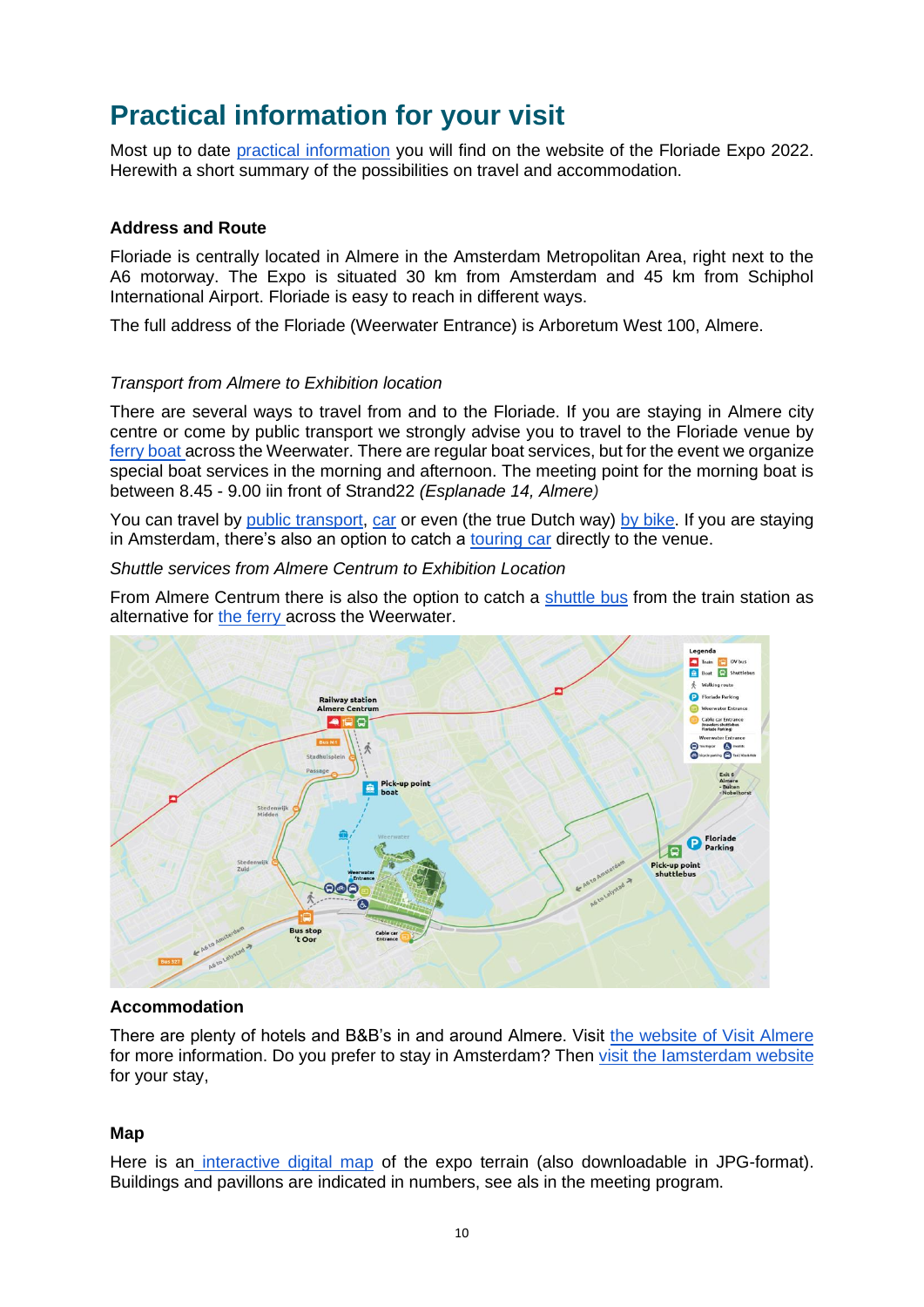

### **Visiting with disabilities**

The Floriade is accessible for people with disabilities. Please find information about facilities and accessibility on [this page.](https://floriade.com/en/practical-information/visitors-with-disabilities/) Please let us know to ensure that conference venues are accessible as well.

### **Background information**

### **Eurocities Working Group Food**

The Eurocities Working Group Food is a **creative hub of food policy knowledge** where information, ideas and good practices can be shared and investigating innovative solutions for urban food challenges. The Working Group is the European regional fora of the **Milan Urban Food Policy Pact**, the coalition of more than 200 cities worldwide committed to develop innovative food policy towards sustainable food systems. The network organises European advocacy actions, common EU projects and training meetings for food policy officers on specific topics for food policy implementation.

### **The Milan Urban Food Policy Pact - MUFPP**

Cities and their metropolitan areas face similar challenges and seek appropriate solutions for their specific geographical and socio-economic contexts. Signatories, national and international players meet and exchange regularly also within their respective regions, taking an important step in localising the MUFPP recommended actions. From this perspective, the MUFPP Regional Fora are a formidable expression of the diversity and regional vivacity of Milan Pact cities.

So far European signatory cities gathered many times, under the framework of the Eurocities Working Group Food and alongside the MUFPP annual gathering.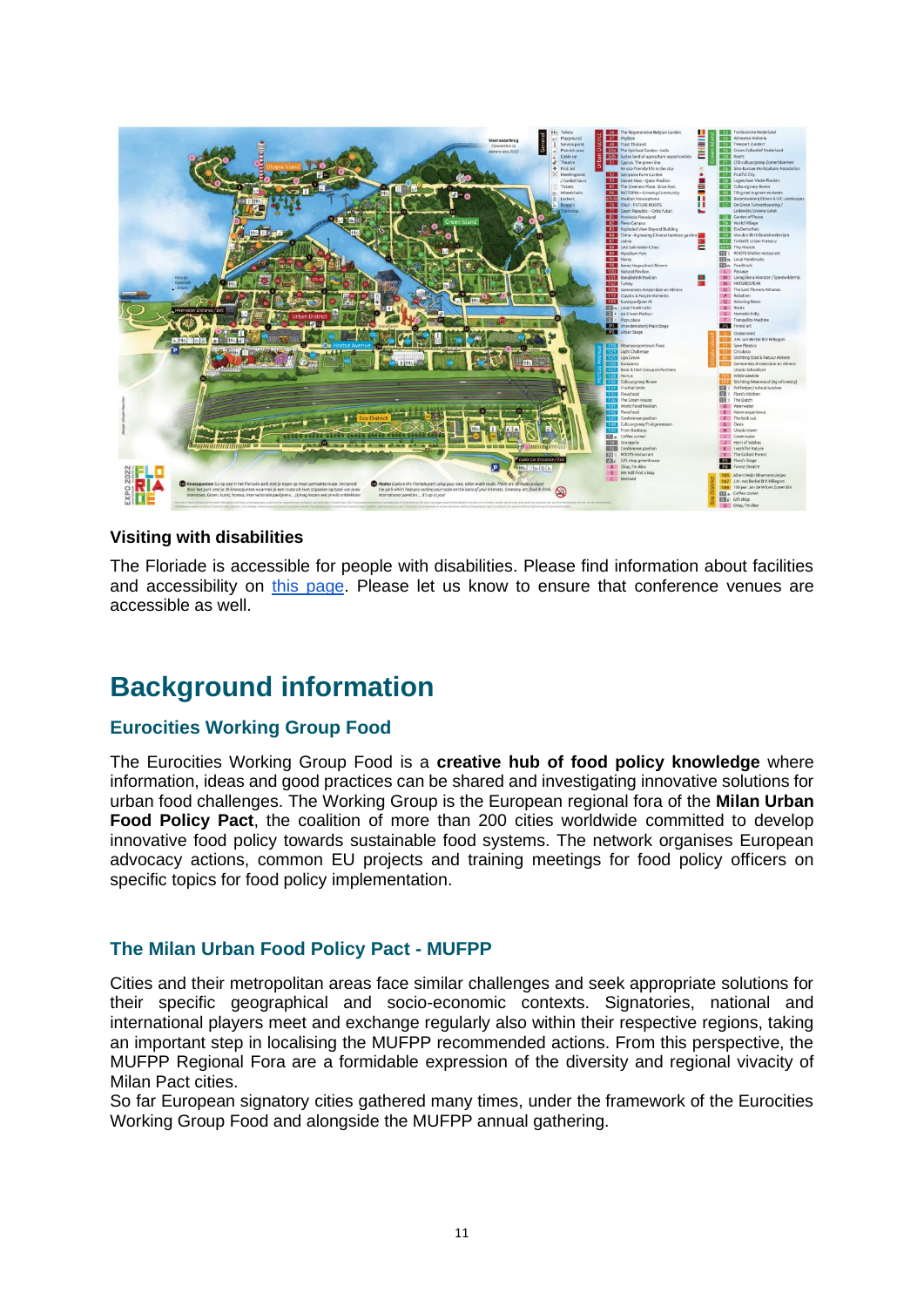### **The Food Trails project**

Food Trails, a four-year project brings together a Consortium of 19 partners (including 11 EU cities, 3 universities and 5 prominent food system stakeholders), which will be followed by another 21 worldwide cities. Food Trails will provide city and regional governments and other agents of change with evidence-based policy narratives, co-designed and verified through the activities of 11 multi-objective and multi-actor Living Labs committed to addressing the 4 priority areas of the flagship FOOD 2030 framework. [www.foodtrails.milanurbanfoodpolicypact.org](http://www.foodtrails.milanurbanfoodpolicypact.org/)

The Food Trails project has been funded by Horizon 2020 Grant Agreement n. 101000812

### **EUROPEAN POLICY FRAMEWORKS**

● **FOOD 2030** the research and innovation policy of the EU Commission (DG Research) active on circularity, nutrition, innovation and climate of the European food system

*[https://ec.europa.eu/info/research-and-innovation/research-area/food-systems/food-2030\\_en](https://ec.europa.eu/info/research-and-innovation/research-area/food-systems/food-2030_en)*

● **Farm to Fork Strategy** (part of the Green Deal) the strategy on food system towards a more inclusive and sustainable goals *[https://ec.europa.eu/food/farm2fork\\_en](https://ec.europa.eu/food/farm2fork_en)*

### **FLORIADE EXPO 2022**

For six months, from 14 April until 9 October 2022, Almere is the stage for the International Horticultural Exhibition Floriade Expo 2022. During the Floriade, the Dutch horticulture sector, together with national and international partners, show green solutions that can make our cities more fun, liveable and sustainable.

The theme of "Growing Green Cities" that is central to the 60-hectare site presents the creative, green, sustainable solutions required to make this a reality. This theme is more important than ever. By 2050, some 68% of the global population will live in cities on a mere 2% of the earth's surface area. Floriade aims to inspire visitors to live greener, healthier lives, according to four sub-themes:

- Greening the City: more greenery
- Feeding the City: improved food supplies
- Healthying the City: more conscious living
- Energising the City: smarter energy supplies

More than 400 national and international participants showcase their latest green innovations, solutions and applications. From state-of-the-art solar roof tiles to amazing vertical façade gardens and from the best ways to grow tomatoes to the latest pruning techniques. You can see, taste and experience it all at Floriade. Visitors will be touched by what they see, smell and taste. Inspiring gardens, conferences, workshops and exhibitions are mixed with impressive attractions, surprising tasting sessions, art and culture.

### **Almere work on food:**

Almere promotes a sustainable food economy that benefits all. Large volumes of food are being produced just outside Almere, but their economic value to the city is still relatively low, also in employment terms. Most of the food produced here is exported. We can substantially